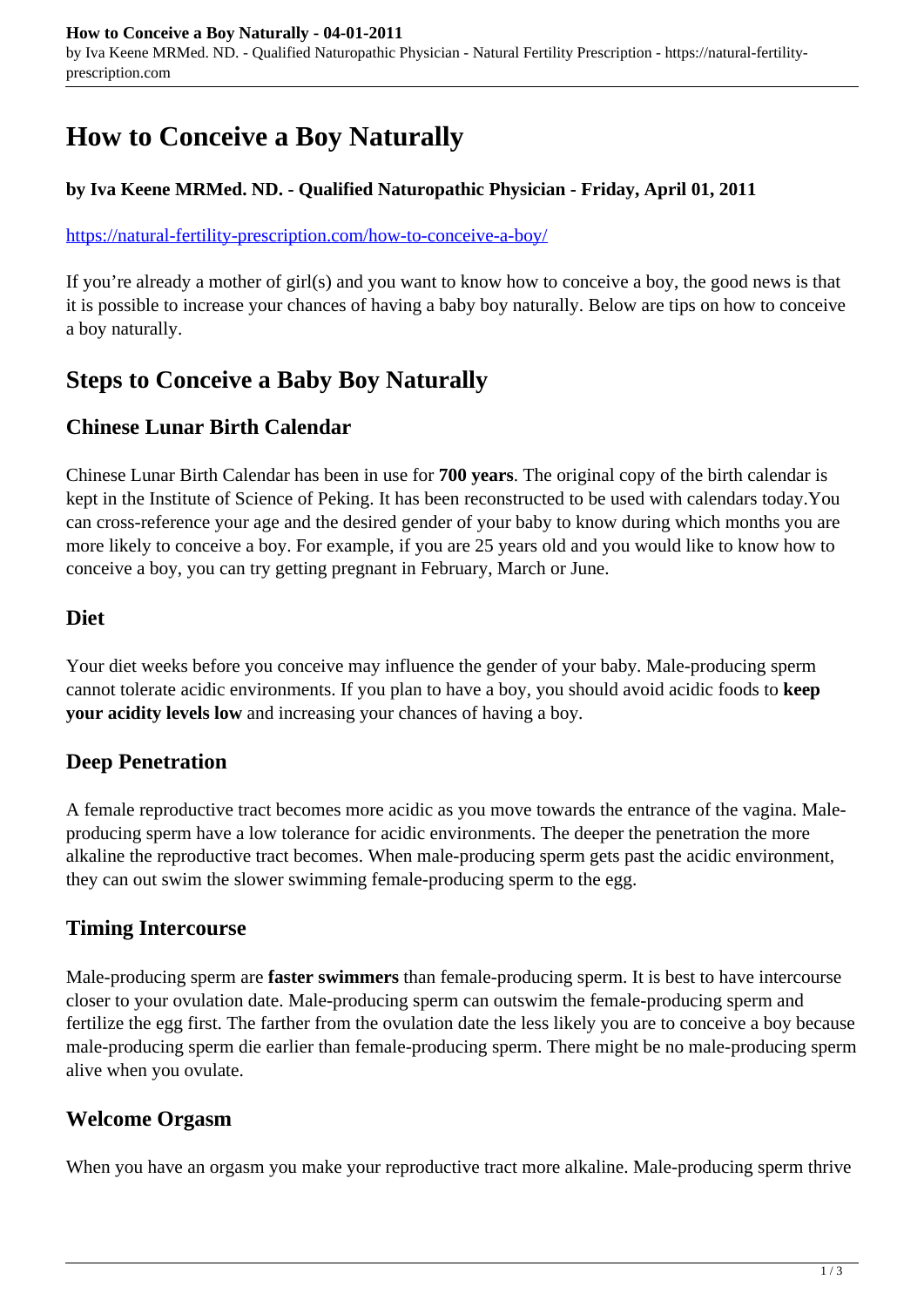in alkaline environments. Also, an orgasm induces contractions which facilitate the movement of maleproducing sperm to the awaiting egg cell.

## **Medical Infertility Treatments for Conceiving a Baby Boy**

### **Preimplantation genetic diagnosis (PGD)**

Preimplantation genetic diagnosis (PGD) is used in conjunction with in vitro fertilization (IVF). With PGD, egg cells are collected from the mother and then fertilized with sperm on a Petri dish. After three days of incubation, cells are removed from the embryo for testing. The cells are tested for genetic disorders and gender. Once a male embryo is identified, it is implanted in the womb of the mother.If more than one healthy male embryo is available, you can implant multiple embryos to the womb depending on your age. For example, if you are 35 years old, you can have 2 embryos implanted into the womb.

## **MicroSort**

Another method used for gender selection is MicroSort. With MicroSort, sperm is collected from the father. Sperm of the desired gender are transferred into the mother's womb through artificial insemination.X chromosomes (girl-determining chromosome) are larger and heavier than the Y chromosomes (boy-determining chromosome). MicroSort uses a technique called "flow cytometry" to separate the two by gravity. MicroSort is **91% successful** in determining female-producing sperm and 76% in determining male-producing sperm. These success rates are per pregnancy and not per menstrual cycle.

### **Ericsson Method**

The Ericsson method aims to separate the faster swimming male-producing sperm from the slower femaleproducing sperms. Sperm of the desired gender are transferred into the mother's womb through artificial insemination, great news for those looking to know how to conceive a boy.A sample of sperm is poured on a gooey layer of fluid in a test tube. Sperm naturally swim downwards – the male-producing sperm tend to reach the bottom earlier than the female-producing sperm. Sperm of the desired gender are transferred into the mother's womb through artificial insemination.

## **How to Conceive a Boy?**

Ask your doctor what method suits you best and explore all your options before choosing the right one for you.Any thoughts of gender selection and how to conceive a boy? Are you proud parents of gorgeous girls but you just want to add a boy to your family? Are there any methods you would recommend to other couples in your shoes? Would love to hear your thoughts.

### **References**

[1]Retrieved from: http://www.babyzone.com/preconception/herbs/metrorrhagia.asp